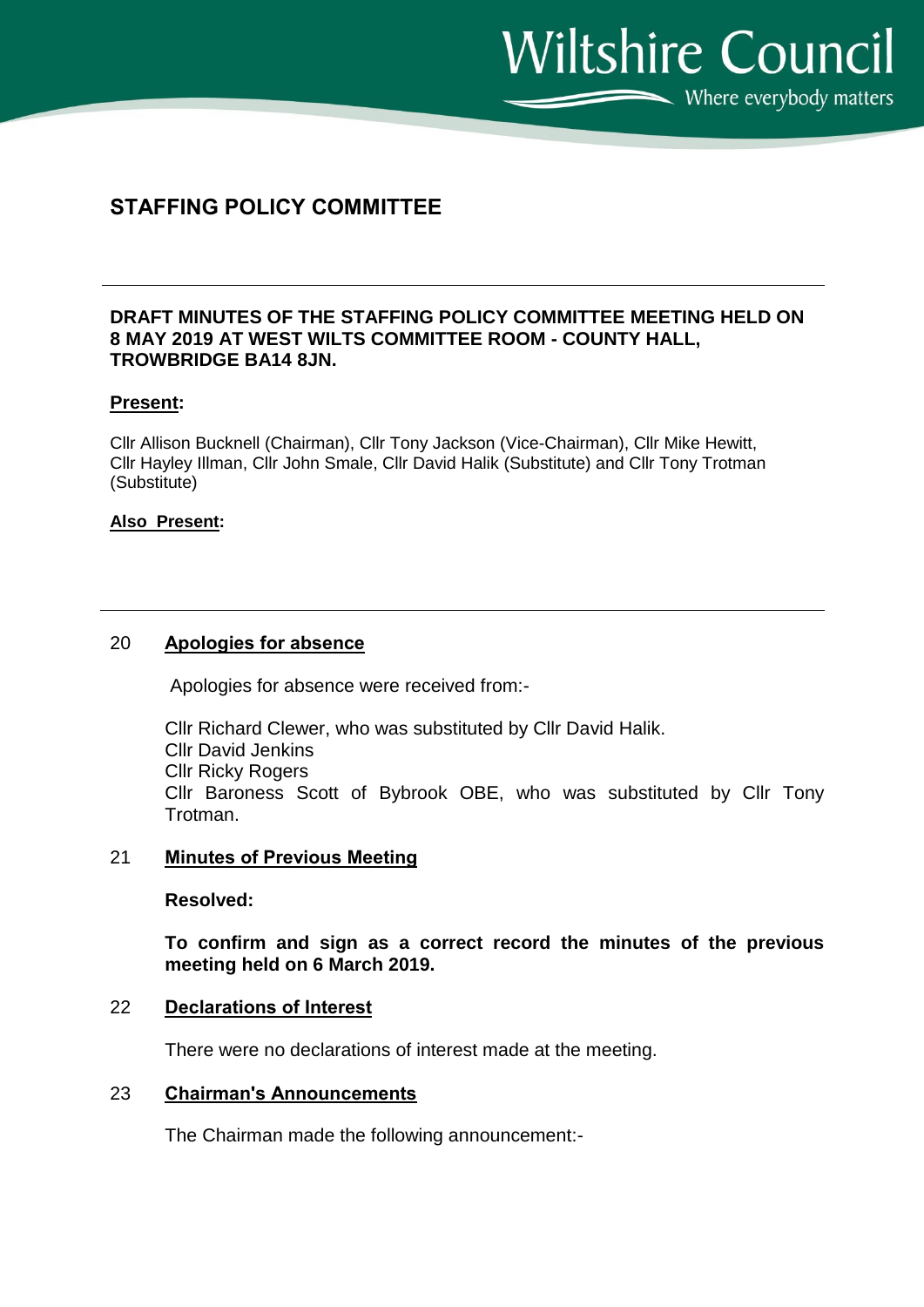**HR Excellence Awards** It was announced that the Wiltshire HR team had been shortlisted for the following three Excellence Awards:-

- Best HR Team
- Outstanding Employee Engagement Strategy
- Most innovative use of HR technology

Presentations were due to be made on 2 July 2019 in London.

### 24 **Public Participation**

There were no members of the public present or councillors' questions..

# 25 **Senior Officers Employment Sub-Committee**

### **Resolved:**

**To receive and note the minutes of the Senior Officers Employment Sub-Committee held on 27 March and 9 April 2019.**

# 26 **ASYE - Assessed and Supported Year of Employment policy and procedure**

Consideration was given to a report by the Director, Human Resources & Organisational Development concerning proposals to change the ASYE (Assessed and Supported Year of Employment) policy and procedure. The ASYE policy had been updated and revised to change the way the Council dealt with performance issues for trainee social workers so that should action need to be taken, the probationary policy was used rather than the SOSR (some other substantial reason) procedure.

It was pointed out that the ASYE procedure was a 12-month programme that newly qualified social workers (NQSWs) needed to successfully complete in order to practise as qualified social workers. It was designed to enable NQSWs develop their professional competence and confidence alongside their skills, knowledge and capability and to make the transition from formal study to practise.

The current ASYE policy used the SOSR (some other substantial reason) procedure should there be performance issues with a NQSW but after discussions with the legal team and HR operations team, it was felt that using SOSR was not appropriate as the ASYE is a probationary programme and the policy should reflect this.

After some discussion,

# **Resolved:**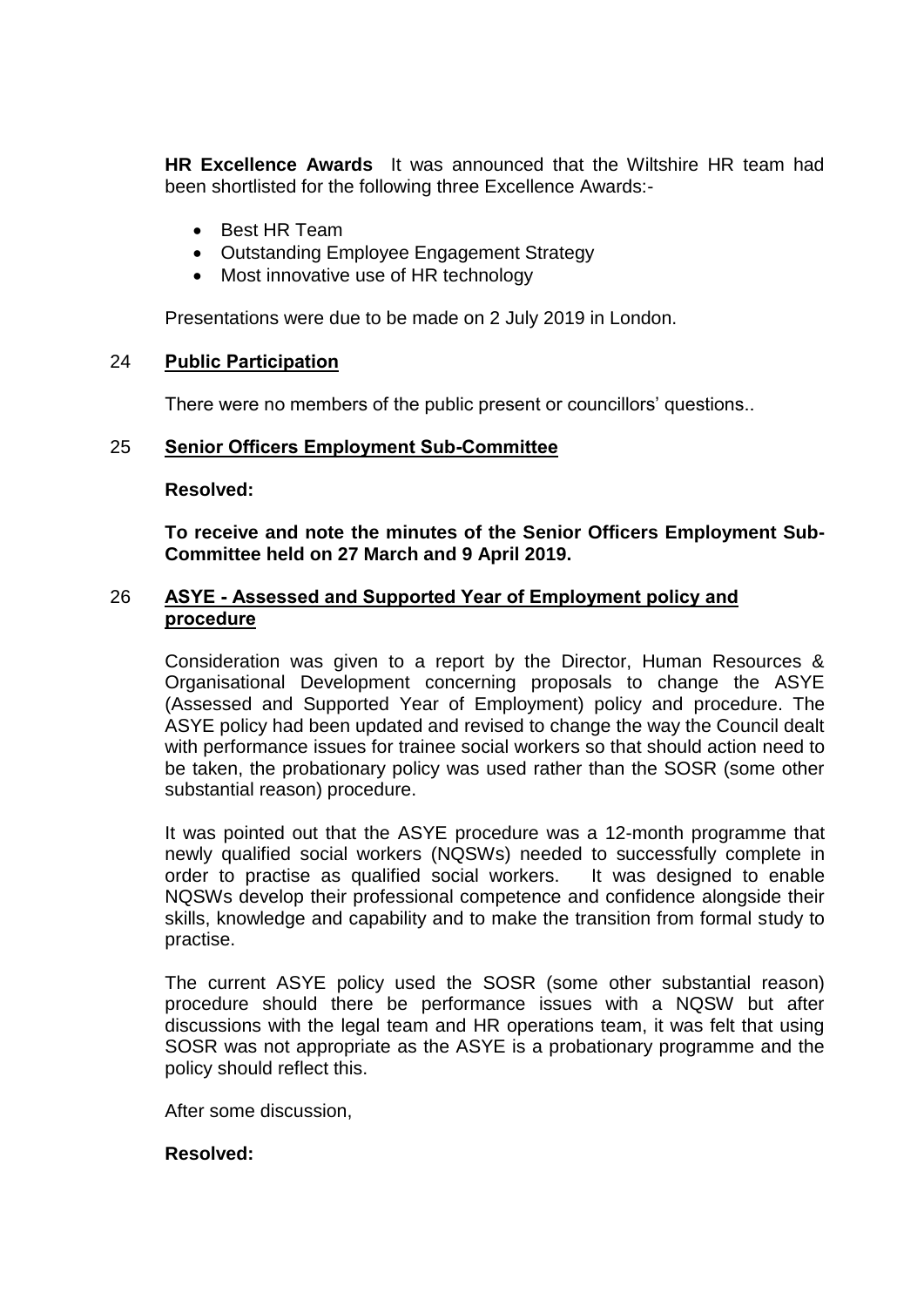# **To note the contents of the report and agree the revisions to the policy and procedure.**

### 27 **Quarterly Workforce Report: January to March 2019**

The Committee received a workforce report, excluding fire, police and school staff, for the quarter ended 31 March 2019.

The report showed that the current workforce appeared to be in a fairly stable position. Staffing levels remained consistent, whilst voluntary turnover was seeing a year-on-year downward trend.

Members were pleased to note that the proportion of staff under the age of 25 had seen a steady but consistent increase over the 2018/19 financial year and was now at its highest rate since 2015.

However, it was noted that there had been an increase in agency spend over the last 18 months but this increase mainly related to covering social worker roles in Support and Safeguarding and providing interim executive/director positions.

### **Resolved:**

### **To note the Quarterly Workforce report.**

# 28 **Staff Survey 2018**

The Committee received a report by the Director, Human Resources & Organisational Development which provided a summary of the results of the 2018 staff engagement survey.

The Committee also received a presentation which set out the findings in some detail, a copy of which would be circulated to Committee members.

It was noted that the response rate was 63.3% (2,729 individual responses), this being slightly lower than the previous survey rate in 2016 of 65.7% ((2,898 responses). However, it was explained that most of the reduced response rate could be attributed to receiving significantly less paper copy surveys in 2018. Just under 5% of responses (129) were received as paper copies compared to almost 8% (229) in 2016.

It was generally regarded that 63.3% represented a good return but thought was being given to the format of future staff surveys. Consideration would need to be given as to whether to repeat a survey every two years or to break down the survey into a number of bite sizes.

Members were pleased to note that staff submitted over 5,500 free-text comments, compared with only 534 in the 2016 survey. Attention was drawn to